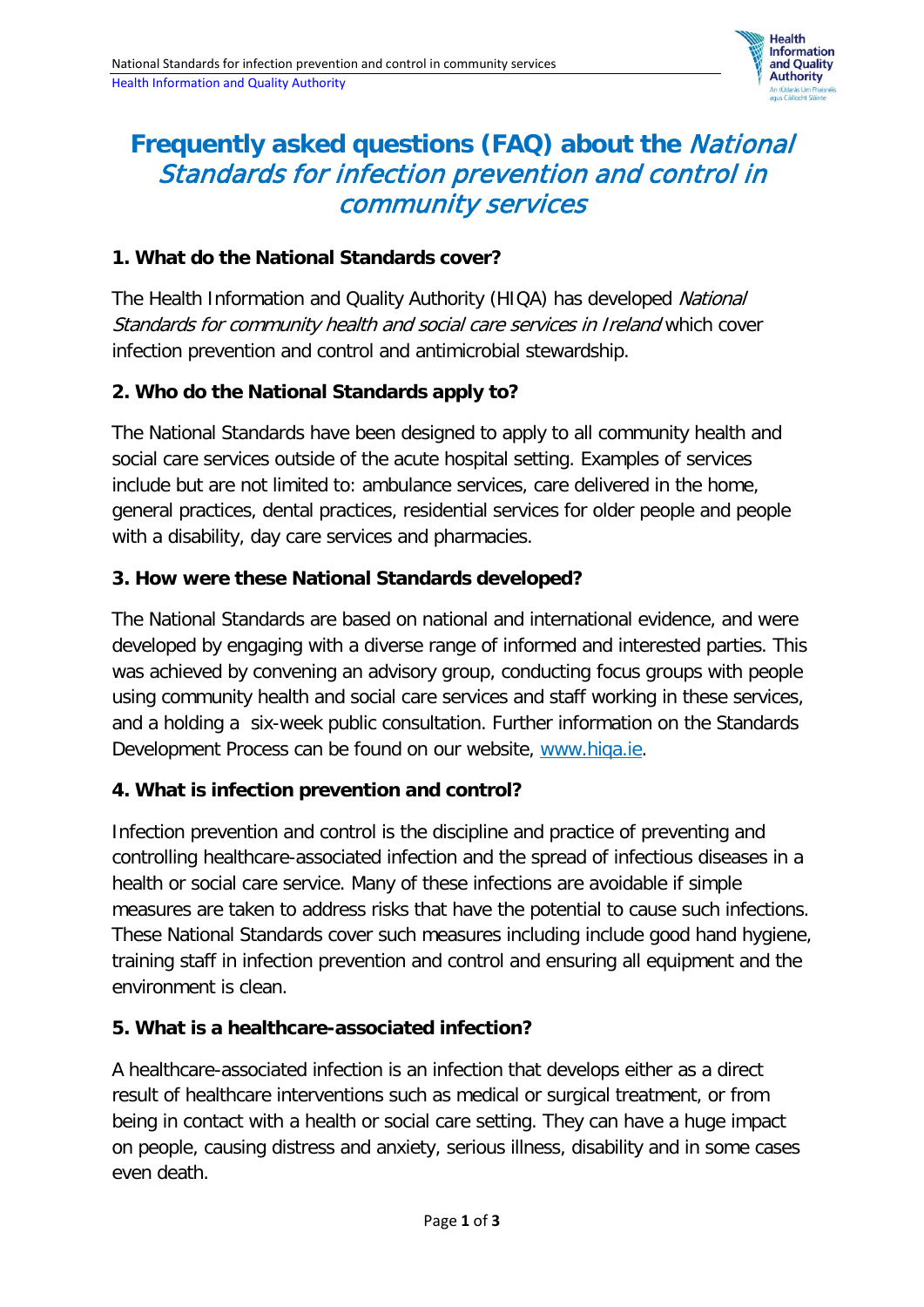As a result of the rapid turnover of patients in acute healthcare settings, complex care is increasingly being delivered in the community, and a number of these infections are no longer confined to hospitals and are increasingly prevalent in community care settings. These National Standards cover how to prevent and control the spread of infections in community health and social care services.

## **6. What is antimicrobial stewardship?**

Many common infections are becoming more difficult to treat as they are resistant to antimicrobial medication, including commonly used antibiotics. This is in part due to the overuse and misuse of antibiotics. Antimicrobial stewardship is about:

- only taking antibiotics when needed and as prescribed
- **EXE** ensuring that every person:
	- o receives the right antibiotics
	- o for the right infection type
	- o at the right time.

The importance of adhering to antimicrobial stewardship practices is emphasised throughout the National Standards. Antimicrobial stewardship plays an important role in preventing and controlling infections in community health and social care services.

## **7. How will these standards be monitored?**

These Standards have been approved by the Minister for Health. Under the Health Act 2007, this places a responsibility on all residential services for older people and people with disabilities and all publicly-funded health and social care services in the community to begin implementing the National Standards. Prior to any regulatory activity being carried out by HIQA, a comprehensive monitoring guide to the National Standards will be published on our website.

It is envisaged that all other privately provided community services will adopt these national standards to promote improvements in the prevention and control of healthcare-associated infections in their services.

## **8. Where can I find a copy of the National Standards?**

A full copy of the National Standards, along with support tools to aid you in implementing the standards, can be found on our website, [www.hiqa.ie.](http://www.hiqa.ie/)